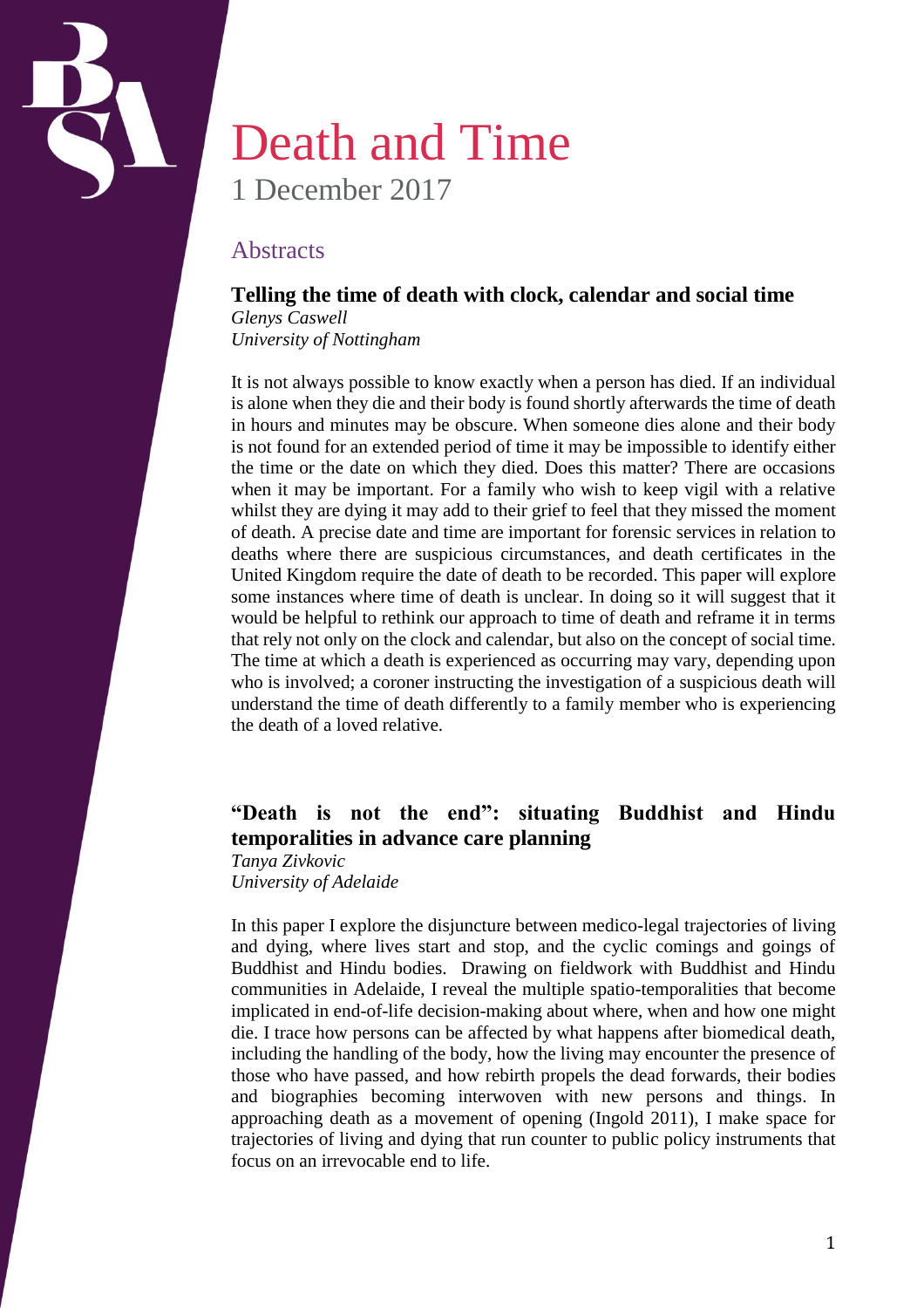### **Clashing approaches in the time immediately before death: the management of death rattle**

*Julia Hiscock, Clare Wilkinson, Annie Hendry, Bethany Turner, Jackie Pottle, Elizabeth Evans, Marlise Poolman Bangor University*

In this paper we examine the management of death rattle in the period of time just before death. We will present this as a point in time where approaches emphasising a natural death meet in stark conflict with embedded practices of medicalised 'treatment'. This will be based on findings from a qualitative study which sought health care professionals' accounts of their experience of managing death rattle. Purposive sampling included: gender, years in practice, health care professional type and speciality. Data were gathered through eighteen qualitative telephone interviews. Analysis was conducted using the Framework approach and analysis was aided by multi-disciplinary research team interpretation workshops. The study participants' accounts revealed a tension in the management of death rattle at the time immediately before death. On the one hand they sought to reassure relatives and friends around the bedside that noisy breathing is a natural part of the dying process creating no discomfort or distress for the dying person. On the other hand, they wished to respond to the distress experienced by relatives, and the health care professionals themselves, from the sound of the death rattle. This led to the use of a medical 'treatment', the administration of antimuscarinic drugs, with the objective of treating the distress of the people around the dying person. This paper will consider this moment in time just before death and discuss whether the medicalized management of noisy breathing is a shift in the focus of treatment from the dying person to those affected by their death.

### **Anticipating an unwanted future: Euthanasia and dementia in the Netherlands**

*Natashe Lemos Dekker University of Amsterdam*

In the Netherlands, euthanasia is a legal, but strongly regulated practice. Rising numbers of requests for euthanasia by people with dementia are accompanied by lively public debates on how, and if euthanasia for people with dementia should be made possible. Requesting euthanasia is viewed as one of the possible ways to exercise control, in order to maintain dignity at the end of life with dementia. Without advocating any of the standpoints in the debates on euthanasia, I explore a request for euthanasia as an act of responding to, and preparing for, an imagined but unwanted future. The practice of anticipating death through euthanasia, then, discloses a worldview wherein death is seen as manageable, reflecting the increasing importance of the timing of death in contemporary western societies. Furthermore, it reveals normative ideas of a "good" end of life. Drawing from interviews with people with dementia with a euthanasia request, and their family members, I demonstrate that while choosing death over life with dementia through euthanasia can be seen as a way to prevent an otherwise inevitable, and for some apocalyptic future, it also constitutes an anticipatory temporality that encompasses both fear and hope. A strong fear for anticipated decay coincides with the hope for a better and dignified end.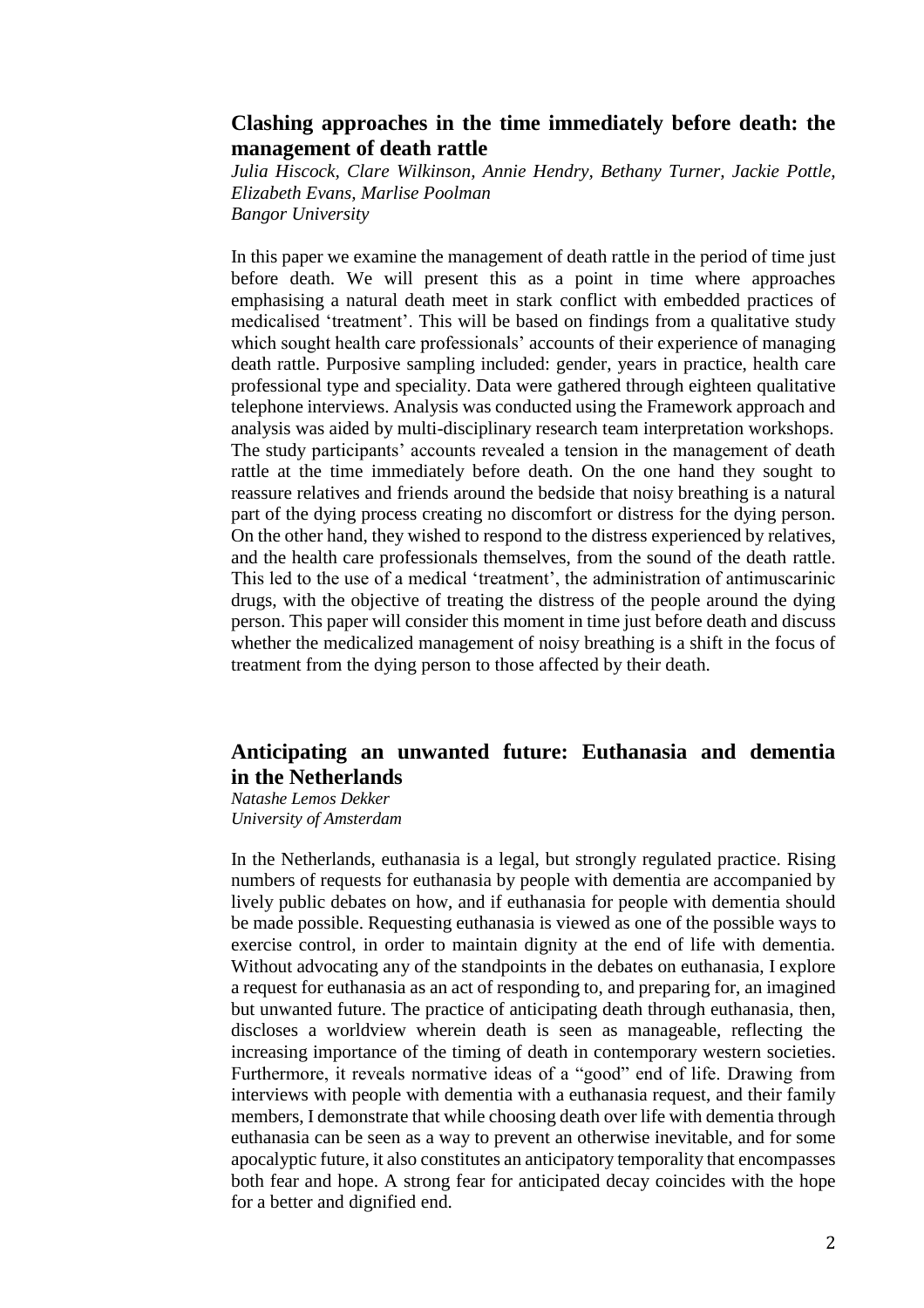## **'Every time I see him he's the worst he's ever been and the best he'll ever be': young people's accounts of losing their parent to dementia**

*Mel Hall, Manchester Metropolitan University Pat Sikes, University of Sheffield*

Improvements in medical knowledge mean increasing numbers of people being diagnosed with dementia, including young onset variants. Dementia is a terminal illness, with a declining and unpredictable trajectory. Families navigate a unique, and frequently prolonged, untimely grief journey.

Auto/biographical, narrative interviews conducted with 23 participants aged 7-32 years old who had experienced parental dementia highlighted profound and multifaceted loss that is not acknowledged.

Participants described experiencing their parent die over a protracted time period, noting the impact on the life course with their youth dominated by the disease and the biographical work required to make sense of it. Dementia's manifestations meant that young people effectively lost their parent, prior to physical death and that they were denied the opportunity to make reparations at the end of life. There was a sense of stigma, of lives being on hold and that, in common with other bereaved children, they would have to go through both the minutiae of life and landmark events without their parent. However, participants did not benefit from the social exemptions they might have received had their parent been dying/died from another disease. Public perceptions equating dementia with memory loss in older people led to it's terminal nature being overlooked. Young people's grieving status was denied if their parent was alive.

Our research emphasises the need for formal support for these young people and the importance of sharing grief narratives in order to inform the social scripts for those who are grieving in challenging circumstances.

#### **The Generational Shift, Timeliness and the Death of Parents**

*Bethany Morgan Brett University of East London*

We are expected to die in order, the oldest generations first and then the next. When parents die in later life the generational shift sees the upward movement of the generations and places the (late) midlife group into the older generation. This can have significant consequences for the way in which family roles and relationships are arbitrated and can evoke a range of emotions, from increased sense of responsibility, maturity and wisdom to feelings of vulnerability, insecurity and anxiety. It can also have an effect on the way people think about their own ageing process and mortality. When the older generation dies and the midlife individual moves into the older position, there may be the sense that they are next in line and the generational buffer between them and death has now gone.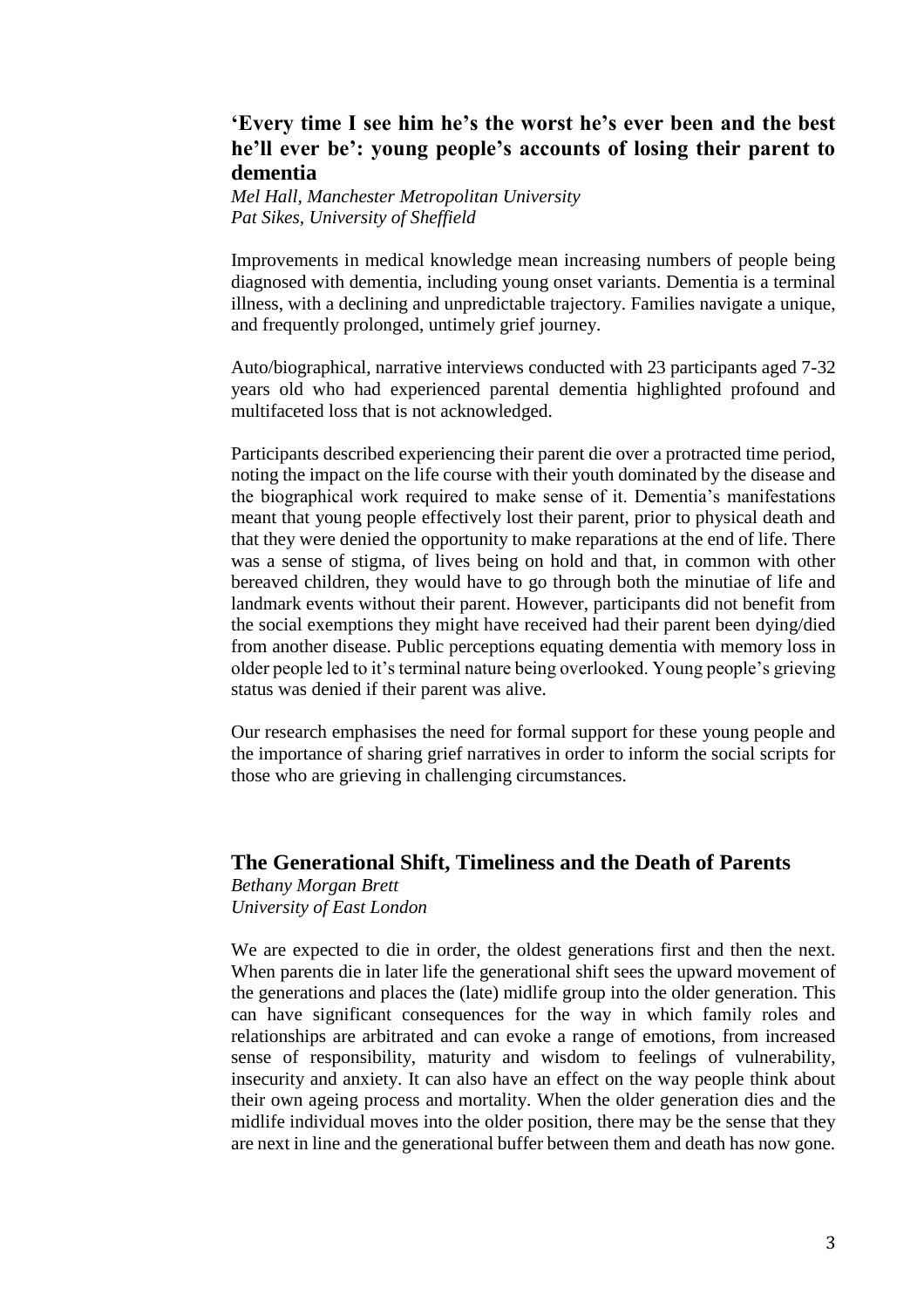This paper looks at the effect the death of parents in later life affects the adult child. When there is a breakdown of the psychological barrier or buffer, which stands between midlife and death, what impact does this have on the individual? What are the psychological implications of moving up a generation and of witnessing the death of the generation above? And when a death is considered "natural" and "in order" why have these death experiences been disenfranchised (Doka, 1989) eliciting a less empathetic response from friends and family?

## **Telling Stories throughout Time: Sibling Bereavement Narratives over the Lifecourse**

*Laura Towers University of Sheffield*

Riches and Dawson (2000, p.83) highlight that bereaved siblings are faced with the prospect of losing someone 'whose presence played a key role in defining his or her sense of self', whilst Forward and Garlie (2003, p.26) note that for surviving siblings 'the task of defining and stabilizing personal identity and concept of self must now happen in the absence of a principal agent'. As a result, they argue that the bereavement process requires searching for new meaning, reporting that participants felt they had permanently changed as a result of their sibling's death and, consequently, had to re-establish their life narrative and re-define their sense of self (Forward and Garlie, 2003). This presentation seeks to build on this literature with specific consideration of how people attempt to 'narrate' their sibling bereavement experiences. Moreover, as identity is not a fixed construct but an inherently social and continual process of self-identification (Jenkins, 2014), it is necessary to explore if and how these 'stories', their content and presentation are negotiated over the life course. It will draw upon in-depth interviews with bereaved siblings of various ages, which adopted a relational approach to researching long-term experiences of sibling bereavement over the life course. As this project conceptualises bereavement as an intrinsically social and relational experience, consideration will also be given to the role of the audience and how the narrative is adapted according to who is listening.

#### References

Forward, D. and Garlie, N. (2003) 'Search for New Meaning: Adolescent Bereavement after the Sudden Death of a Sibling', Canadian Journal of School Psychology, 18 (1/2) pp.23-53

Jenkins, R. (2014) Social Identity, 4th edition, Oxon: Routledge

Riches, G. and Dawson, P. (2000) An Intimate Loneliness, Buckingham: Open University Press